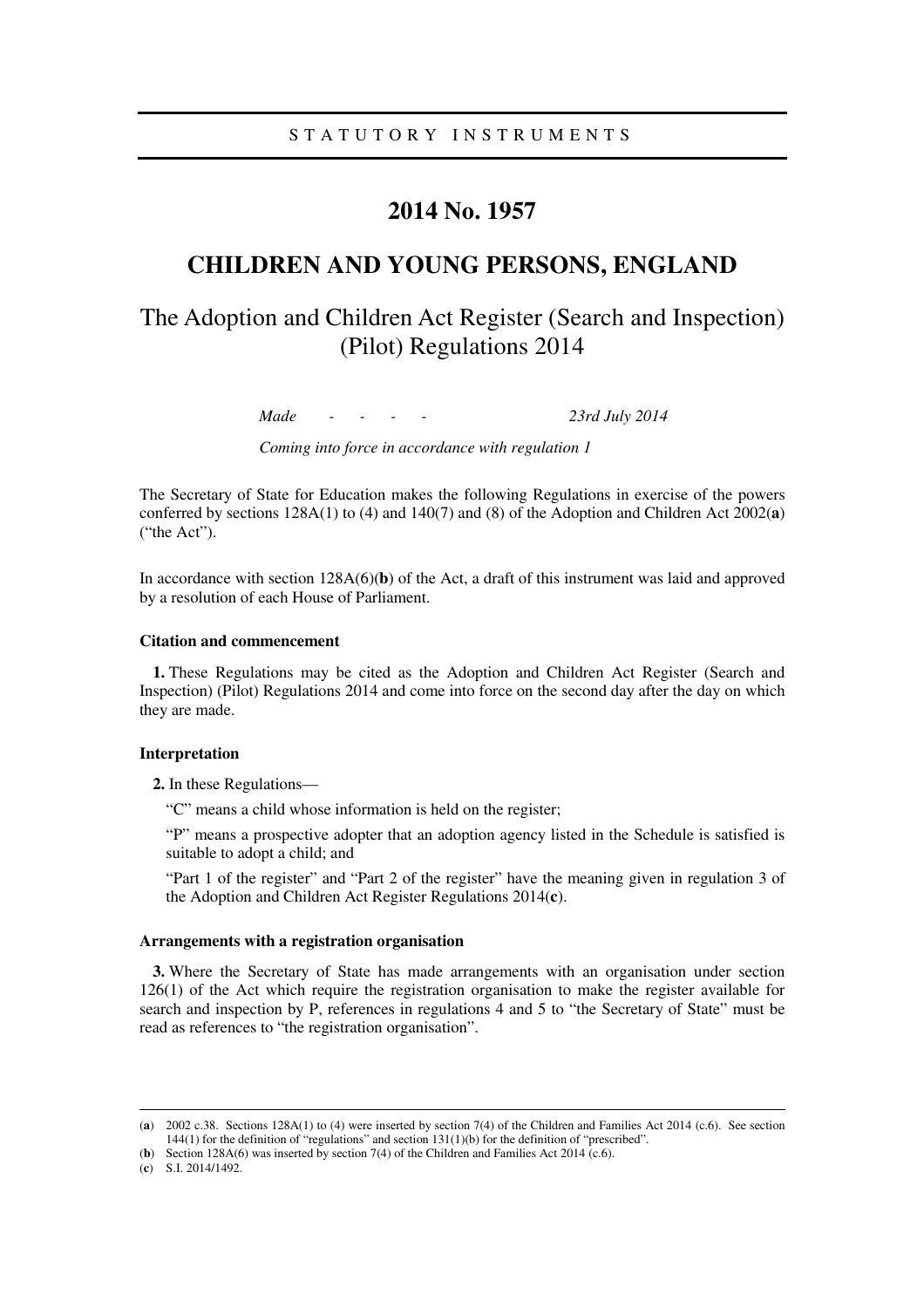#### **Search and inspection of the register by prospective adopters**

**4.**—(1) This regulation applies where—

- (a) P has provided written confirmation to the Secretary of State that they undertake to comply with the requirements set out in regulation 5; and
- (b) the Secretary of State is satisfied that P has not on any occasion failed to comply with any of the requirements set out in regulation 5.

(2) The Secretary of State must make available the information specified in paragraph (5) held in Part 1 of the register(**a**) for search and inspection by P for the purpose of assisting P to find a child for whom P would be an appropriate adopter.

(3) The Secretary of State must make available the information specified in paragraph (5) held in Part 2 of the register for search and inspection by P for the purpose of assisting P to find a child for whom P would be an appropriate adopter where—

- (a) P has obtained written confirmation from the appropriate adoption agency that P is willing to have placed with them a child for whom a local authority in England is considering adoption; and
- (b) P has provided that written confirmation to the Secretary of State.
- (4) In paragraph  $3(a)$ 
	- (a) "appropriate adoption agency" means the adoption agency that approved P as suitable to adopt a child under regulation 30B(4) of the Adoption Agencies Regulations 2005(**b**); and
	- (b) "placed" means placed under section 22C of the Children Act 1989(**c**) with a local authority foster parent who is also an approved prospective adopter following consideration under section 22C(9B)(c) of that Act.
- (5) The specified information is—
	- (a) C's date of birth;
	- (b) C's gender;
	- (c) C's nationality;
	- (d) C's racial origin;
	- (e) the local authority area in which C lives;
	- (f) C's first language and details of any other languages spoken;
	- (g) C's religious persuasion if any (including details of any baptism, confirmation or equivalent ceremonies) and whether C practises their religion;
	- (h) whether the adoption agency intends to place C for adoption with C's siblings and if so how many and the date of birth of each sibling;
	- (i) C's state of health including C's physical, emotional and mental health and any anticipated future problems;
	- (j) details of any adoption support needs that C has been assessed as having under section 4 of the Act (including those relating to C's health) and any adoption support services(**d**) being provided by the local authority or that the local authority has agreed to provide; and
	- (k) where available—

<u>.</u>

- (i) any photographs or video recordings of C; and
- (ii) any letters written by C provided that—

<sup>(</sup>**a**) See section 125 of the Adoption and Children Act 2002 for the definition of "the register".

<sup>(</sup>**b**) S.I. 2005/389. Section 30B was inserted by regulation 5 of the Adoption Agencies (Miscellaneous Amendments) Regulations 2013 (S.I. 2013/985).

<sup>(</sup>**c**) 1989 c.41. Section 22C was inserted by section 8(1) of the Children and Young Persons Act 2008 (c.23) and amended by section 2 of the Children and Families Act 2014 (c.6).

<sup>(</sup>**d**) See section 2(6) of the Act for the definition of "adoption support services".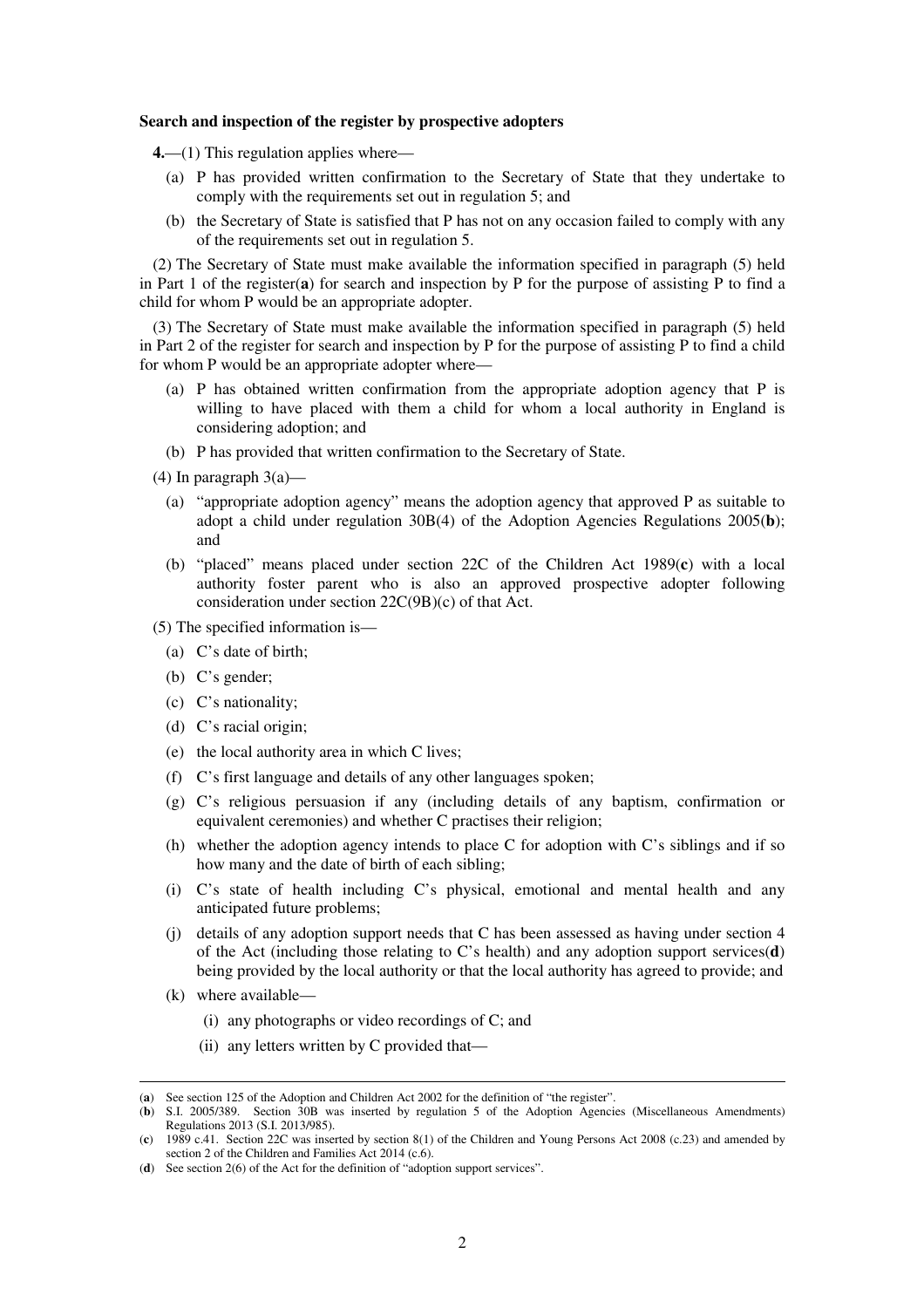- (aa) any identifying information about C or C's siblings not specified in paragraphs (a) to (j) above is removed; and
- (bb) any identifying information about any other person is removed.
- $(6)$  In paragraph  $(5)$ 
	- (a) "identifying information" about a person means information which, whether taken on its own or together with other information disclosed by the Secretary of State, identifies the person or enables the person to be identified; and
	- (b) "video recording" means a recording, in any form, from which a moving image may by any means be reproduced and includes data stored on a computer disc or by other electronic means which is capable of conversion into a moving image.

## **Steps to be taken by prospective adopters in respect of information received as a result of searching or inspecting the register**

**5.**—(1) For the purposes of section 128A(4) of the Act P is required to take the following steps in respect of information received as a result of searching or inspecting the register—

- (a) P must take reasonable steps to ensure that there is no unauthorised disclosure of the information received by P as a result of searching or inspecting the register; and
- (b) P must inform the Secretary of State about the theft, unauthorised disclosure or loss of a document or any other item which contains information received as a result of searching or inspecting the register.

(2) In this regulation "unauthorised disclosure" means disclosure other than to an adoption agency and otherwise for the purposes of assisting P to find a child for whom P would be an appropriate adopter.

*Edward Timpson*  Parliamentary Under Secretary of State 23rd July 2014 Department for Education

# SCHEDULE Regulation 2

# Adoption Agencies

- **1.** Action for Children Mosaic Adoption and Permanence Service
- **2.** Adoption Matters North West
- **3.** After Adoption
- **4.** Blackburn with Darwen Council
- **5.** Caritas Care
- **6.** Cheshire East Council

**7.** Coram

- **8.** DFW Adoption
- **9.** Essex County Council

**10.** Faith in Families

- **11.** Families for Children
- **12.** Gloucestershire County Council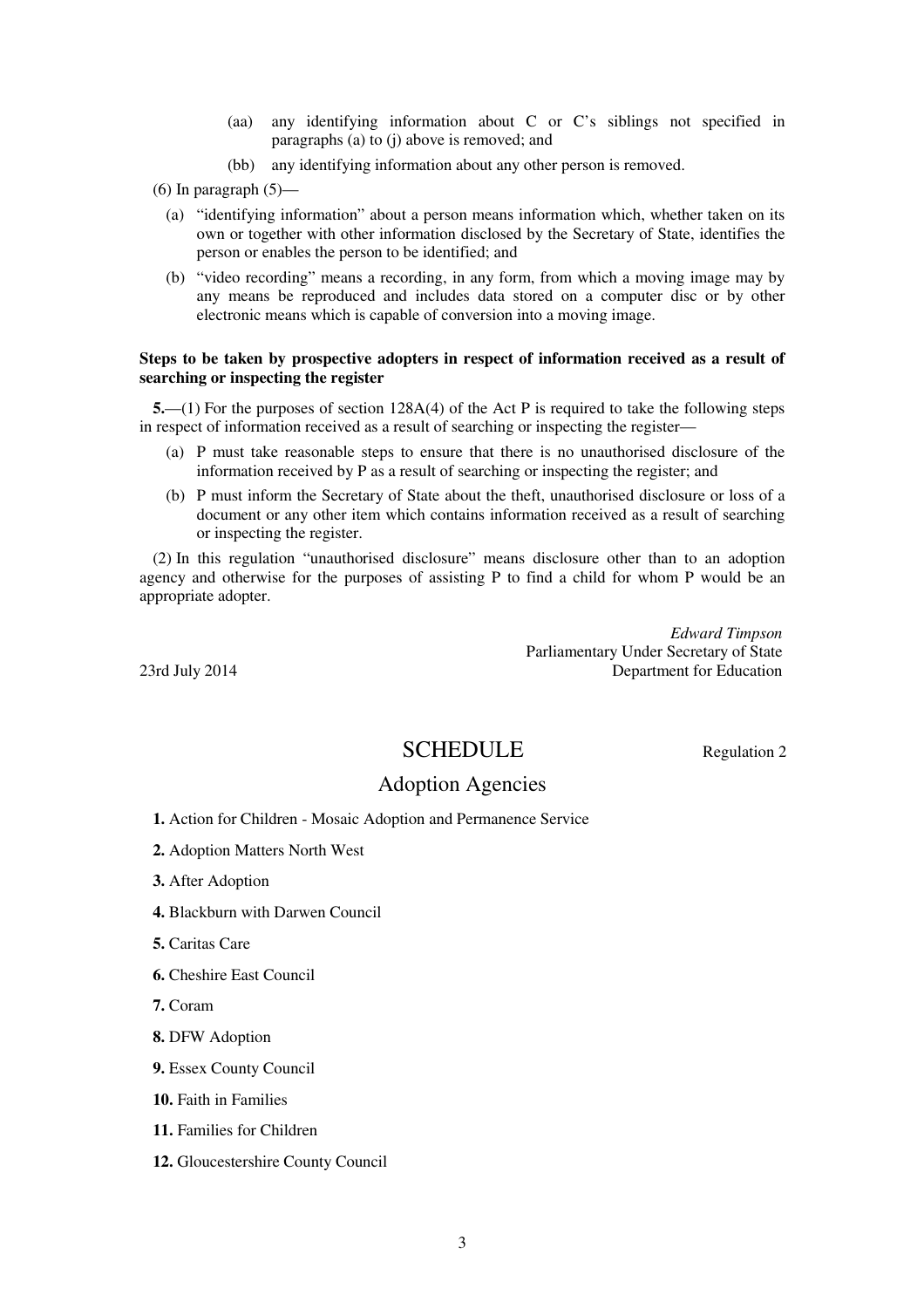- **13.** Islington London Borough Council
- **14.** Barnet London Borough Council
- **15.** Camden London Borough Council
- **16.** Ealing London Borough Council
- **17.** Enfield London Borough Council
- **18.** Hackney London Borough Council
- **19.** Haringey London Borough Council
- **20.** North Tyneside Council
- **21.** Parents and Children Together
- **22.** Poole Council
- **23.** Shropshire Council
- **24.** Stockport Metropolitan Borough Council
- **25.** Tameside Metropolitan Borough Council
- **26.** Telford and Wrekin Council
- **27.** Trafford Metropolitan Borough Council
- **28.** York City Council
- **29.** Yorkshire Adoption Agency

## **EXPLANATORY NOTE**

### *(This note is not part of the Regulations)*

These Regulations make provision to pilot the search and inspection of the Adoption and Children Act Register ("the register") by prospective adopters that an adoption agency listed in the Schedule is satisfied are suitable to adopt a child. They come into force on the second day after the day on which they are made.

They are made under section 128A of the Adoption and Children Act 2002 which was inserted by the Children and Families Act 2014.

Regulation 2 defines 'P' as a prospective adopter that one of the adoption agencies listed in the Schedule is satisfied is suitable to adopt a child. This ensures that only prospective adopters approved as suitable to adopt by those adoption agencies are able to take part in the pilot and search and inspect the register.

Regulation 3 provides that where the Secretary of State has made arrangements with an organisation under section 126(1) of the Act, references to the Secretary of State must be read as references to the 'registration organisation'.

Regulation 4 provides for the search and inspection of the register by P. P may search and inspect specified information held in Part 1 of the register (regulation  $4(2)$ ). If P has sent the register written confirmation from the appropriate adoption agency that they would be willing to have a child placed with them for whom a local authority is considering adoption, P may search and inspect specified information held in Part 2 of the register (regulation 4(3)).

Regulation 5 prescribes the steps to be taken by P in respect of information received as a result of searching or inspecting the register.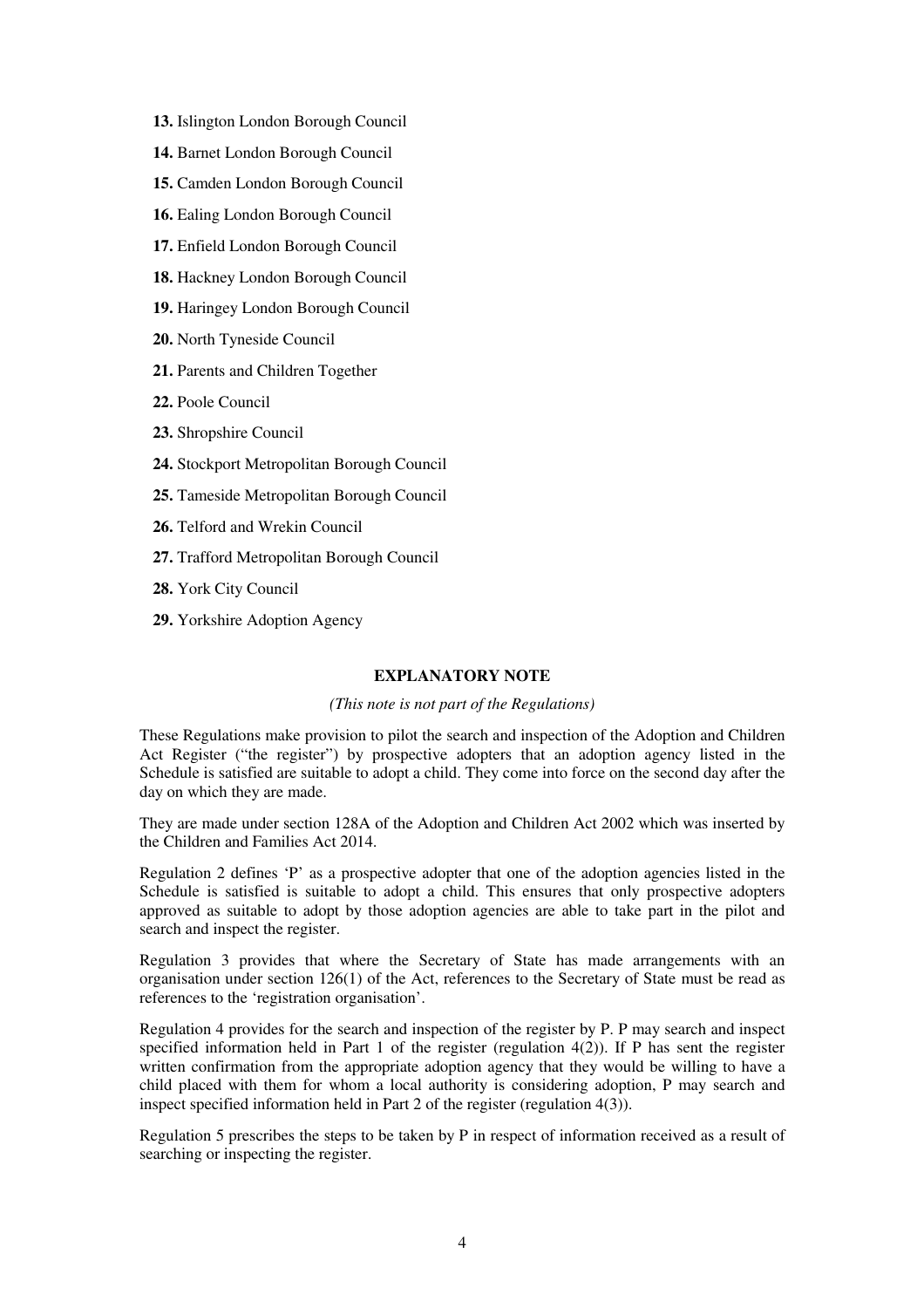A full regulatory impact assessment has not been produced for this instrument as no impact on the private or voluntary sectors is foreseen.

Printed and published in the UK by The Stationery Office Limited under the authority and superintendence of Carol Tullo, Controller of Her Majesty's Stationery Office and Queen's Printer of Acts of Parliament.

<sup>©</sup> Crown copyright 2014